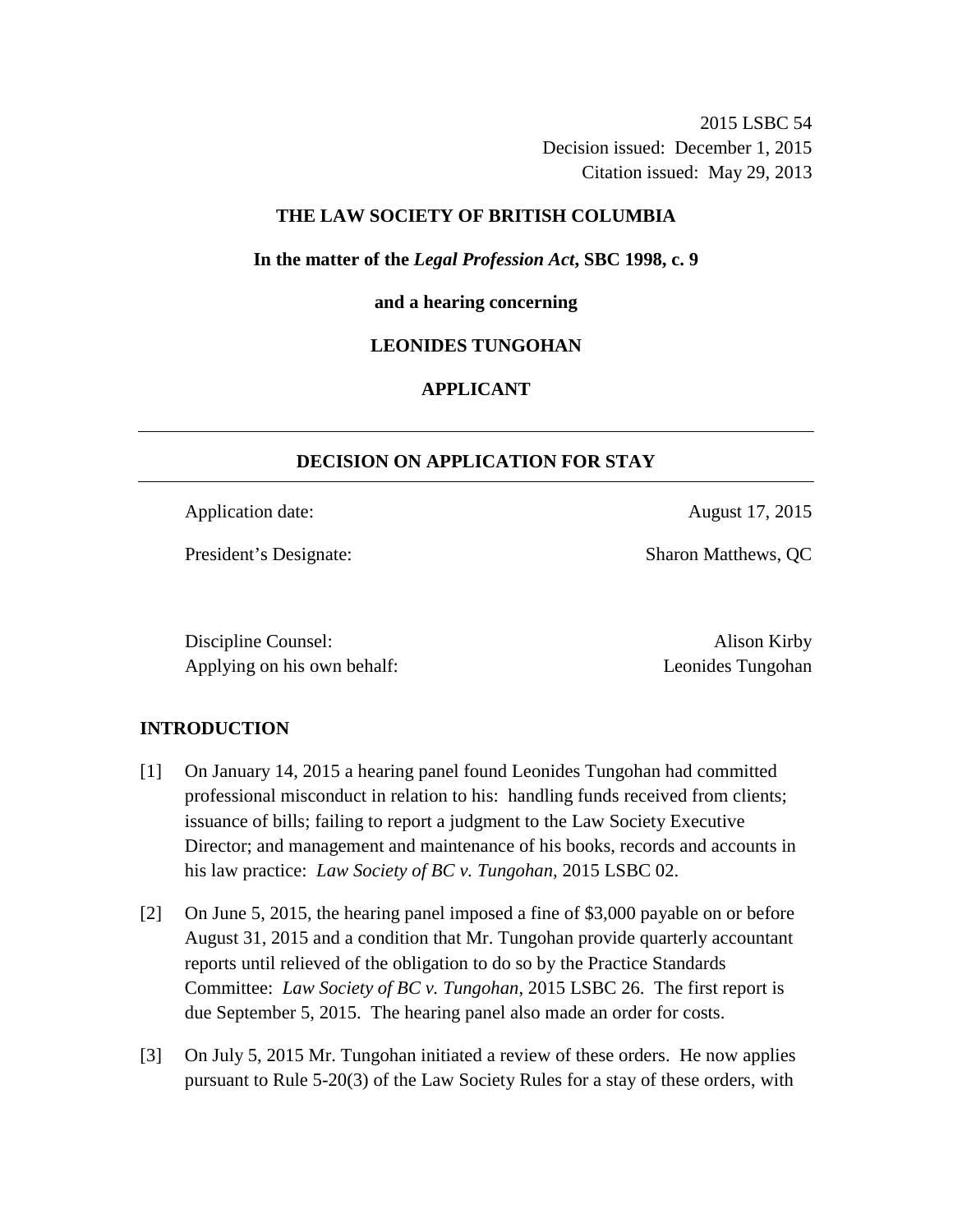the exception of the order for costs, which is automatically stayed in the event of a review.

- [4] The Law Society does not oppose the stay application, but proposes some conditions, which I will discuss below.
- [5] On August 31, 2015, I ordered a stay on conditions. These are the written reasons for the stay order.

### **ONUS AND APPLICABLE LAW**

- [6] The onus is on the stay applicant to establish that he is entitled to a stay.
- [7] The test the stay applicant must meet is as follows:
	- 1. The review must raise a serious issue.
	- 2. The applicant will suffer irreparable harm if the stay is not granted.
	- 3. The balance of convenience favours the imposition of a stay.
- [8] This is the well-known test for a stay or an injunction established in the case of *RJR MacDonald Inc. v. Canada (Attorney General)*, [1994] 1 SCR 311, which has been followed by several Law Society decisions, including: *Law Society of BC v. Chiang*, 2013 LSBC 30; *Law Society of BC v. Burgess*, 2011 LSBC 07; *Law Society of BC v. Richardson*, 2008 LSBC 34; *Law Society of BC v. Goldberg*, 2007 LSBC 53 and 2008 LSBC 03; *Law Society of BC v. Martin*, 2006 LSBC 22; and *Law Society of BC v. Welder*, 2005 LSBC 52.
- [9] Notwithstanding that the Law Society does not oppose the application for a stay, I must still be satisfied that the three-part test as set out in *RJR MacDonald* is satisfied.
- [10] Step one of the test, that the review raises a serious issue, is a low threshold. The bencher hearing the application must be satisfied that the review is neither vexatious nor frivolous: see *Goldberg* at paragraph 10.
- [11] Step 2 is a factual matter: whether failure to stay will result in irreparable harm.
- [12] Step 3 requires an assessment of the balance of convenience, and in particular, if step 2 has been met, the prospect of irreparable harm must be balanced against protection of the public interest; see *Martin* at paragraphs 13 and 14 and *Welder* at paragraph 7. This balancing may be amenable to conditions being placed on the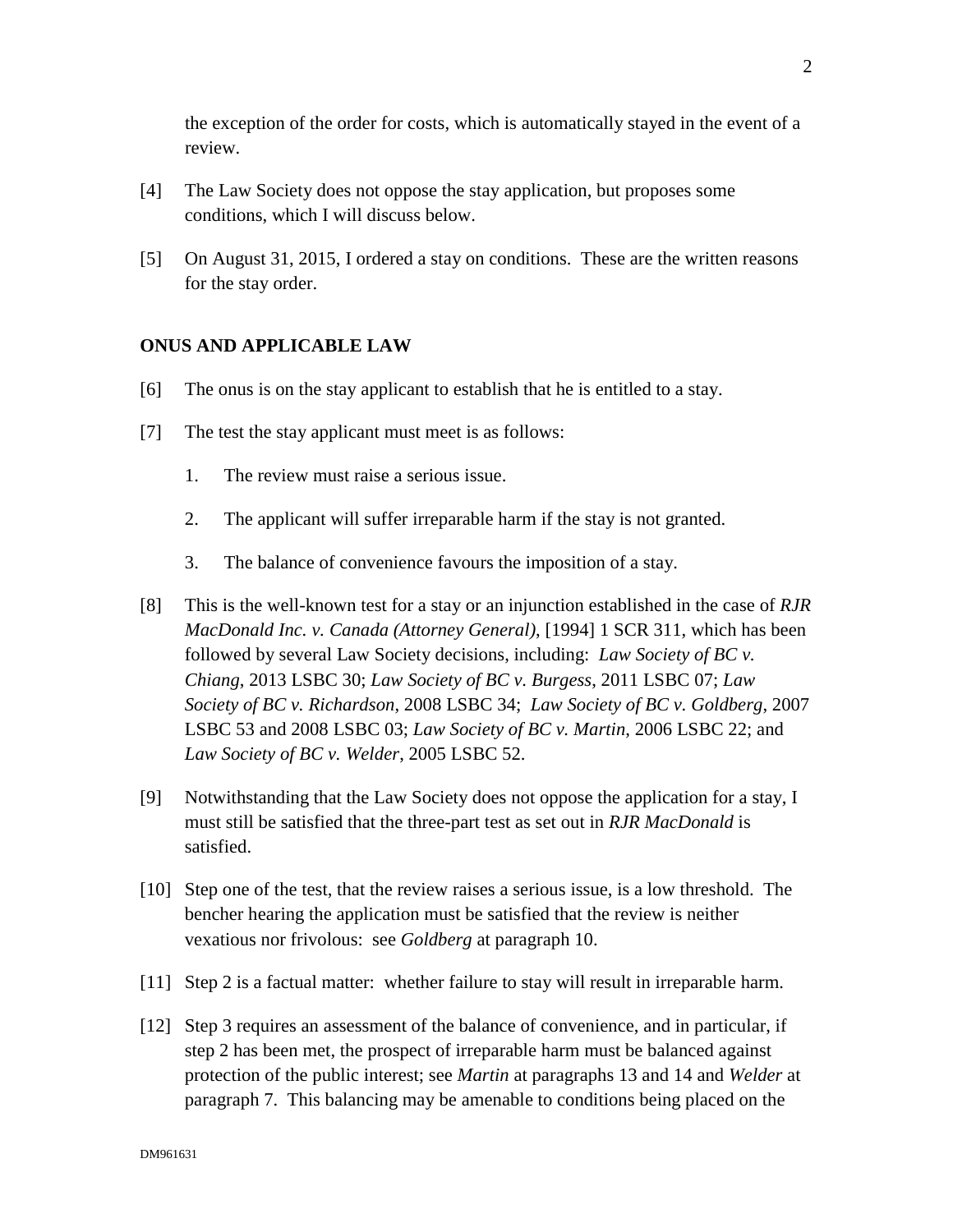stay, as was done in *Welder* and *Chiang* and as the Law Society proposes in this case.

### **APPLICATION OF THE LAW TO THE FACTS**

#### **Step 1 – is the review frivolous or vexatious?**

- [13] Mr. Tungohan challenges the decision of the hearing panel on its finding of fact (including whether the panel properly interpreted admissions he made), its determination that those facts amount to professional misconduct and determination of a fine, and the requirement to provide quarterly accountant's reports on trust compliance.
- [14] Very generally, the allegations in the citation relate to Mr. Tungohan's practice with regard to retainer agreements, issuance of bills for fees, and receipt of funds from clients for services rendered or to be rendered. The Law Society alleged that Mr. Tungohan received funds that were trust funds and should have been deposited to trust but were deposited either to his firm's general account or to his personal account. On other allegations the Law Society alleged that Mr. Tungohan paid himself from trust prior to issuing a bill in some cases and in other cases when his trust records were inaccurate or not up to date, precluding payment out of trust in accordance with the rules. Other allegations on the citation include failing to maintain proper accounts and records.
- [15] The evidence at the hearing included findings of fact from a Registrar's hearing pertaining to one of the allegations and admissions made by Mr. Tungohan and the Law Society investigation. Mr. Tungohan sought to lead evidence to clarify his admissions and also sought to withdraw certain admissions. Mr. Tungohan's grounds of review challenges the hearing panel's review of the evidence including neglecting to conduct a determination of the nature, extent and meaning of his admissions, neglecting to conduct a meticulous examination of facts and neglecting to conduct a full and fair examination of the evidence of Mr. Tungohan.
- [16] Without commenting in any way on the merits of the rulings made by the hearing panel, it is apparent from the reasons that this hearing presented evidentiary challenges including the evidence that was apparently led to clarify admissions but that may have been seen to be contradicting the admissions and/or the findings of fact made by the registrar.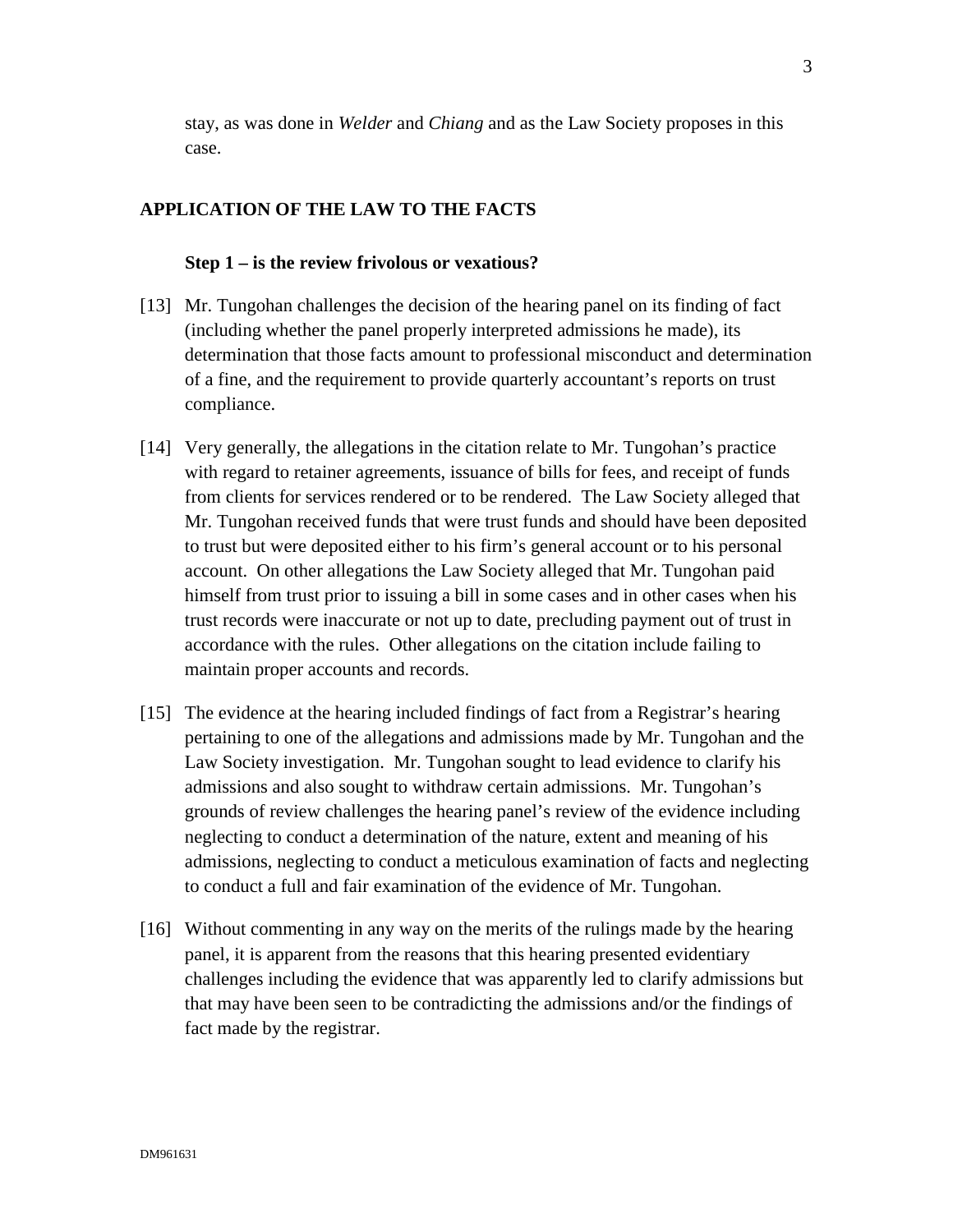[17] Based on the issues he has raised, the review cannot be characterized as frivolous or vexatious. The Law Society does not seek to characterize it as frivolous or vexatious, while maintaining that it does not concede that the hearing panel erred.

### **Step 2 – irreparable harm**

- [18] On the second part of the test, Mr. Tungohan submits that his law practice has been severely affected by simultaneous and lengthy investigations conducted by the Practice Standards Committee and the Discipline Committee, including requiring an undertaking from Mr. Tungohan to restrict the areas in which he practises.
- [19] It is not necessary to review his submission on this point in detail, as the stay cannot and will not affect those investigations. However, it is accepted that the result of these proceedings has been financial constraint on the income he can generate.
- [20] Mr. Tungohan has also provided information about his annual income as reported on his income tax returns. His income in those tax years was very low.
- [21] The costs of the compliance audits at this time will add to his financial burden, but the evidence does not substantiate the costs or the amount of the burden that would satisfy the irreparable harm test. However, I am satisfied that requiring payment of the fine at this time will cause irreparable harm

#### **Step 3 – balance of convenience**

- [22] Turning to the third part of the test, the focus is balancing the potential of irreparable harm to Mr. Tungohan with the chance that the public will be put at risk again.
- [23] It is important to note that the citation concerned Mr. Tungohan's billing practices. The hearing panel found that he did not appear to understand his obligations under the Law Society Rules on trust accounting, including that he could not take client trust funds without properly billing the client.
- [24] With regard to the fine, the public interest is not greatly affected by the timing of the payment, and so the irreparable harm to Mr. Tungohan in this case tips the balance to a stay.
- [25] However, with regard to the compliance audit, the balance is in the favour of the public interest, especially given the hearing panel's finding that he did not have a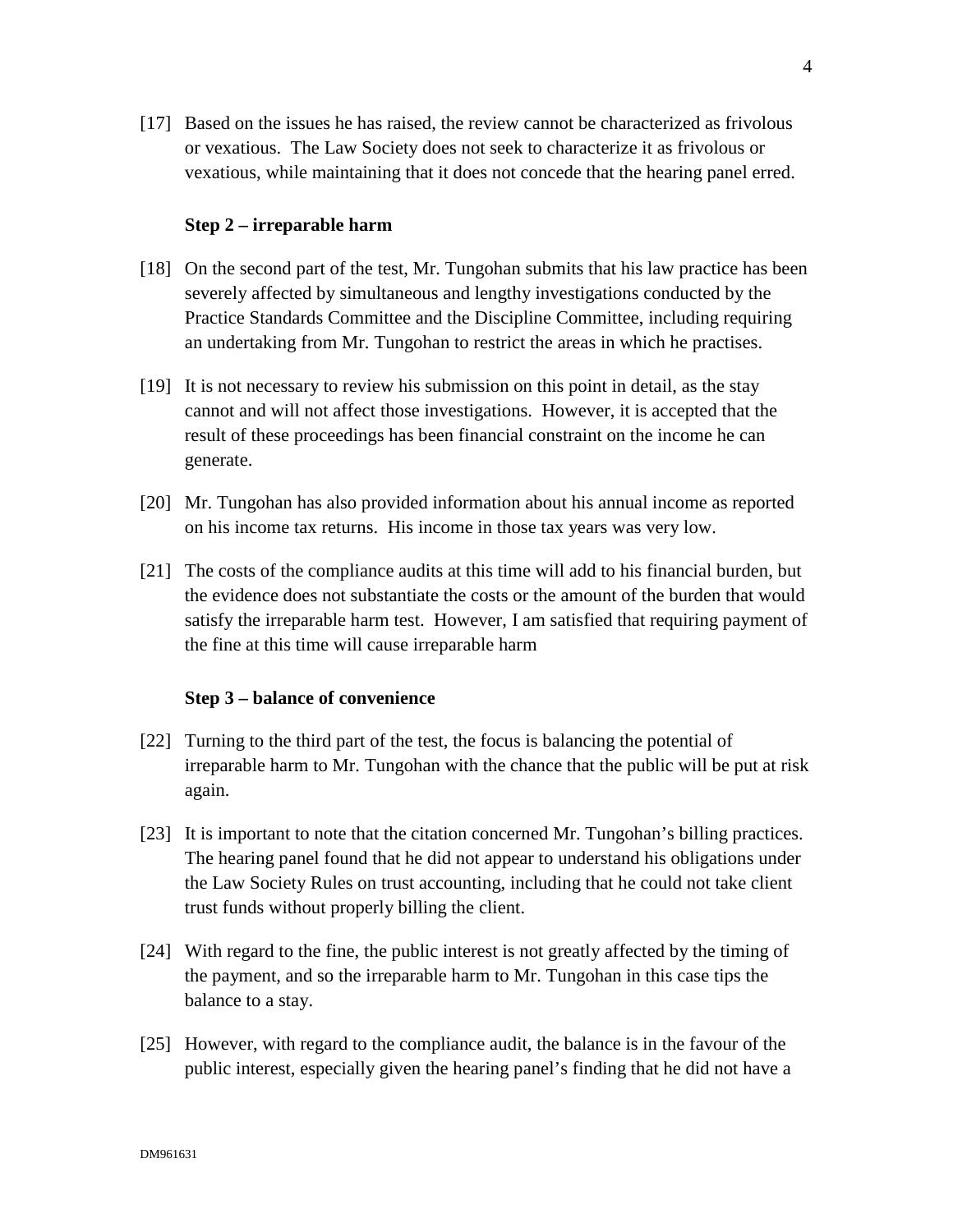good appreciation of trust accounting rules. That calls for timely action to protect the public.

- [26] In addition to the reporting required by the panel, a Law Society compliance audit of Mr. Tungohan's practice is scheduled to commence on September 28, 2015. When compared to the date that the first compliance report was to be delivered under the hearing panel's order, September 5, 2015, the timing is very close and satisfies me that the first compliance report need not be delivered when considering the balance between Mr. Tungohan's unspecified burden (but it is obvious that there will be some burden) and the public protection.
- [27] The Law Society submits that the results of the compliance audit commencing September 28, 2015 will be available by mid-November, 2015. It further submits that with those results, the Law Society will be in a better position to assess whether there is risk to the public in continuing a stay of the requirement to provide quarterly compliance reports. The Law Society suggests that the stay be for the first compliance report, the one that would be delivered September 5, 2015, and that the first one be due January 15, 2016 instead. The Law Society further submits that it should be open to Mr. Tungohan to apply to continue the stay based on the results of the compliance audit.
- [28] I agree that these conditions strike an appropriate balance between the potential harm to Mr. Tungohan and the public interest that his trust account be appropriately monitored.

### **DECISION**

- [29] The fine in the amount of \$3,000 is stayed until the first of the following:
	- (a) Mr. Tungohan's review is discontinued or abandoned by him;
	- (b) Mr. Tungohan's review is dismissed by the review board; or
	- (c) further order of the review board pertaining to the payment of the fine.
- [30] The hearing panel's order that Mr. Tungohan provide a quarterly accountant's report is stayed until the first of the following events:
	- (a) Mr. Tungohan's review is discontinued or abandoned by him;
	- (b) Mr. Tungohan's review is dismissed by the review board;